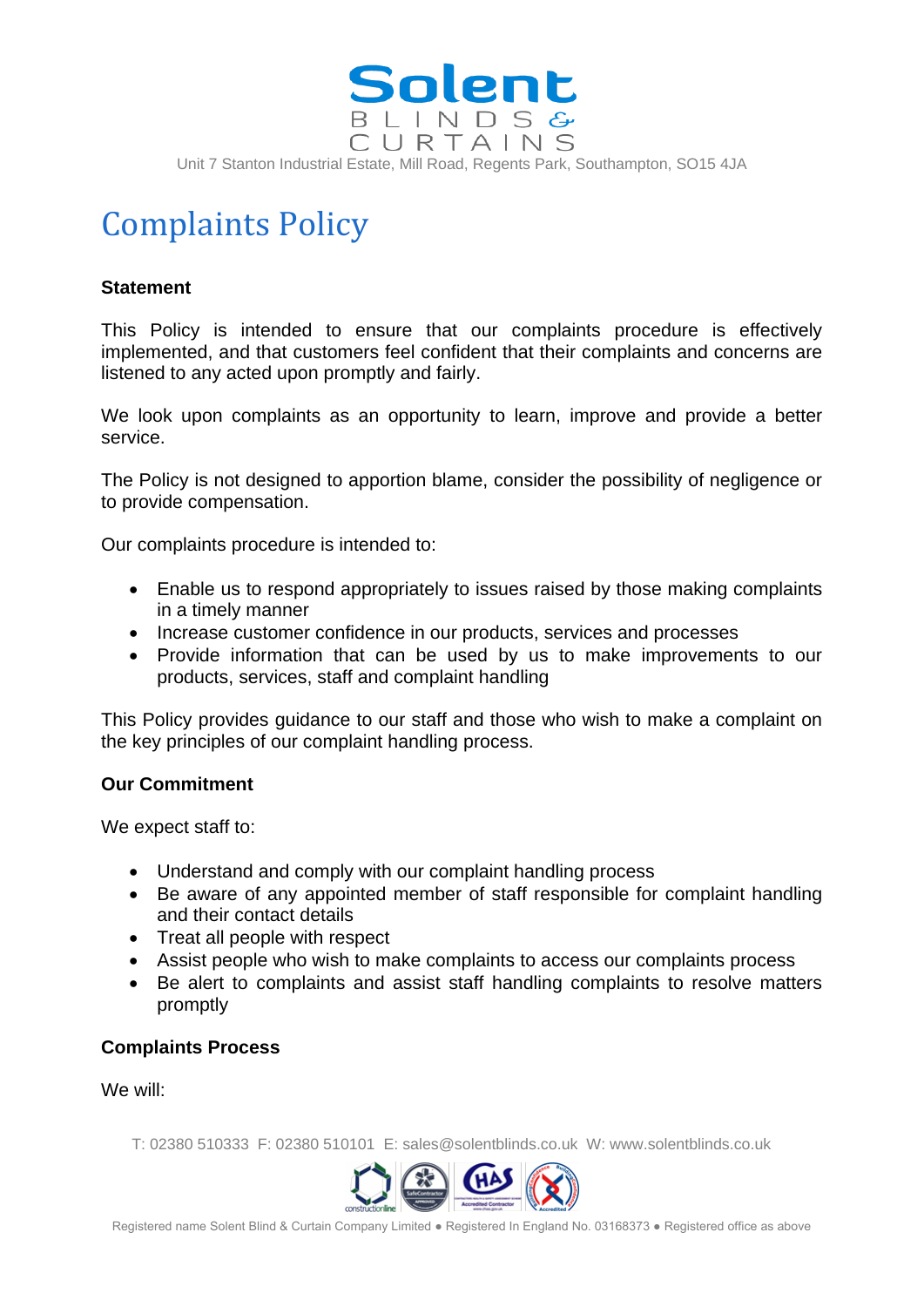

Unit 7 Stanton Industrial Estate, Mill Road, Regents Park, Southampton, SO15 4JA

- Appoint a member or members of staff within our Company to act as a point of contact, to who complaints should be sent
- Provide a dedicated member of staff who has the authority to resolve a complaint
- Ensure all complaints process is included in our terms and conditions of sale
- Ensure all our contact details are on all correspondence and on our website
- Ensure our Complaints Policy is accessible to all
- Acknowledge all written complaints within 3 working days
- Respond in writing with our proposal resolve the complaint within 10 working days
- Maintain accurate records of complaints

The complainant will:

- Register their complaint, preferably in writing, as soon as practicable
- Explain the problem as clearly and fully as possible
- Allow us reasonable time to investigate the matter

### **Contact Details**

Complaints should be made:

By letter to Solent Blind & Curtain Company Ltd, Unit 7 Stanton Industrial Estate, Mill Road, Regents Park, Southampton, SO15 4JA or by email to [david@solentblinds.co.uk](mailto:david@solentblinds.co.uk) for the attention of David Summers.

### **Resolution**

We believe that complaints, if dealt with early, openly and honestly, can be resolved.

However, if the dispute cannot be resolved either party can then refer the matter to the British Blind and Shutter Association's (BBSA) Mediation Service.

The customer is at liberty to use another mediation or Alternative Dispute Resolution (ADR) provider.

### **Version control**

This is a non-contractual policy, and as such the Company reserves the right to modify this policy at any time. Reasonable notice of any changes will be provided. Reasons for any modification may include: employment legislation or other guideline changes.

T: 02380 510333 F: 02380 510101 E: sales@solentblinds.co.uk W: www.solentblinds.co.uk



Registered name Solent Blind & Curtain Company Limited ● Registered In England No. 03168373 ● Registered office as above